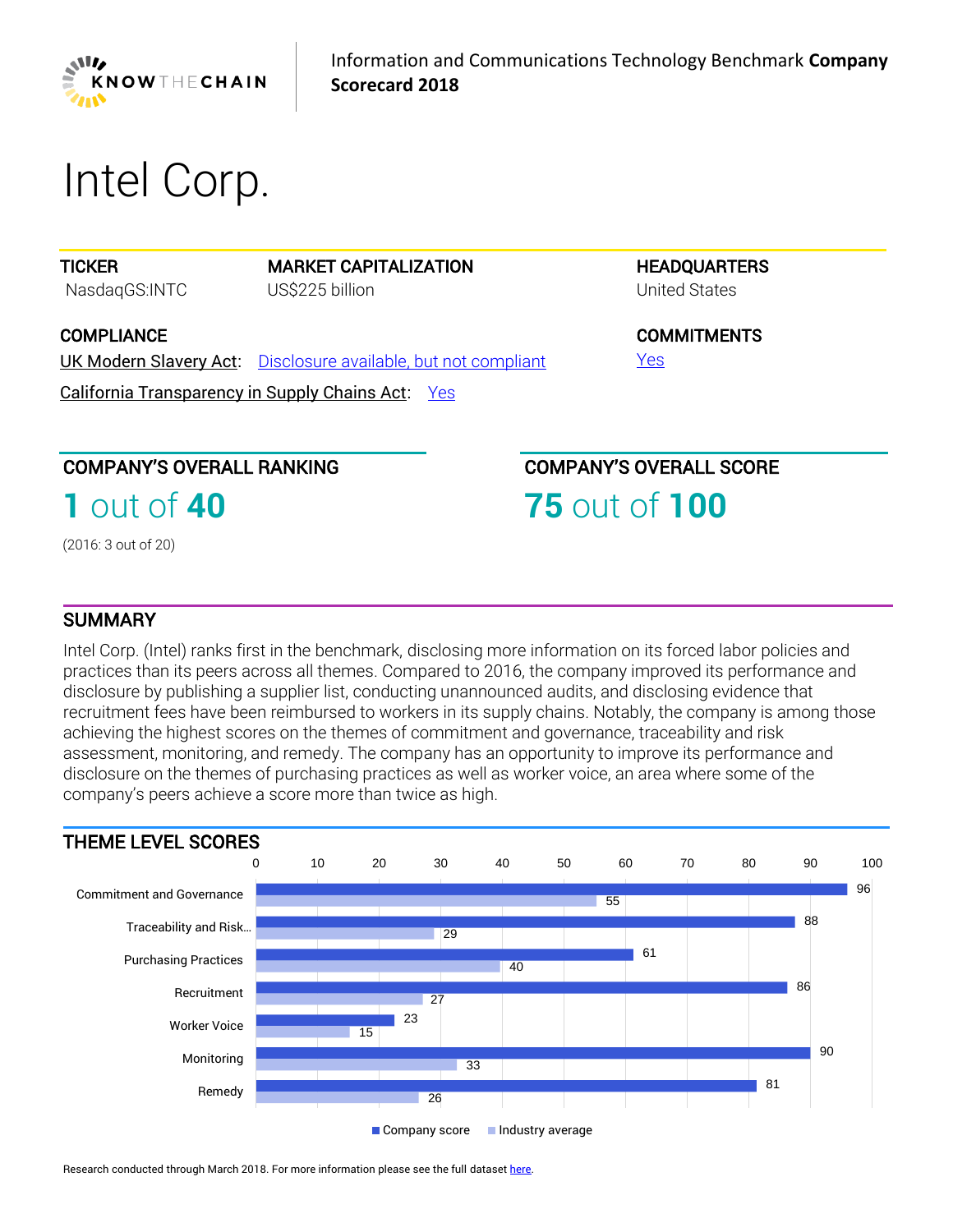# LEADING PRACTICES

*Risk Assessment: Intel states that it regularly engages with external experts such as Business for Social Responsibility, The FAIR Hiring Initiative, Impactt, and Elevate. It also consults sources such as the US Department of State's Trafficking in Persons Report, Verité's Responsible Sourcing Tool, and the US Department of Labor's List of Goods Produced by Child Labor or Forced labor to identify high risk countries where it has significant sourcing activities. Besides geographic locations, it considers foreign worker populations and "other risk-based factors" to select suppliers that will need to undergo more detailed enquiries regarding their forced*  labor risks. The company also discloses forced labor risks identified across different tiers of its supply chains.

*Monitoring and Ethical Recruitment: Intel reports it requires key suppliers to map the journey of their migrant*  workers, to assess those journeys for risks, and develop action plans to mitigate any of those risks. It is a *founding member of the Responsible Business Alliance's (RBA) Responsible Labor Initiative and an active member of the Initiative's Steering Committee. The company also helped advance the RBA's Supplemental Validated Assessment Process program to strengthen its focus and impact on forced labor, and pilots this new audit protocol.*

*Remedy: Intel discloses that it supports suppliers in implementing corrective action plans. The company may conduct additional audits and reviews, provide and fund consultation for supplier senior management, and increase the frequency of contact between Intel executives and supplier senior management. Intel discloses*  that throughout 2016, 14 suppliers were on targeted action plans, and that by the end of the year, 12 had made *significant progress.*

## NOTABLE FINDINGS

**Training:** Intel discloses it provides targeted training to suppliers who are deemed to be high risk. In 2016, Intel *co-hosted workshops with industry peers on slavery and human trafficking that were attended by 75 suppliers*  who use migrant workers. Further, Intel offers webinars on sustainability topics including the Responsible *Business Alliance's Code to its suppliers. It states that 20 such webinars have been conducted in five languages (English, Mandarin, Vietnamese, Japanese, Bahasa Malay) and that participation more than doubled over the previous year. In addition, Intel states that it builds its suppliers' capacity to help them comply with working hour standards.*

*Purchasing Practices: Intel discloses information on practices to incentivize good labor practices at first-tier suppliers. It provides regular feedback to suppliers on their progress and integrates corporate responsibility considerations into its supplier improvement program which "recognizes suppliers that have demonstrated outstanding performance". Additionally, Intel discloses that to be eligible to receive a contract, suppliers must meet anti-slavery and human trafficking expectations, allow audits, close audit findings and map their extended labor supply chains.*

*Monitoring: Intel discloses details on the outcomes of its supplier audits across five categories, including labor.*  It explains that an increased focus on forced labor has resulted in more findings, up from 136 in 2015 to 207 in *2016. In addition, further details are provided on the ten most frequent sub-categories identified. Amongst them are freely chosen employment (26%), working hours (16%) and freedom of association (2%).*

## OPPORTUNITIES FOR IMPROVEMENT

*Purchasing Practices: The company is encouraged address forced labor risks at the raw material level. Further, while the company states that the "vast majority" of its contracts with suppliers contain provisions that affirm they will comply with the company's Code of Conduct, it may consider expanding such contracts across all of its suppliers, and disclosing the terms or language used on forced labor in the contracts.*